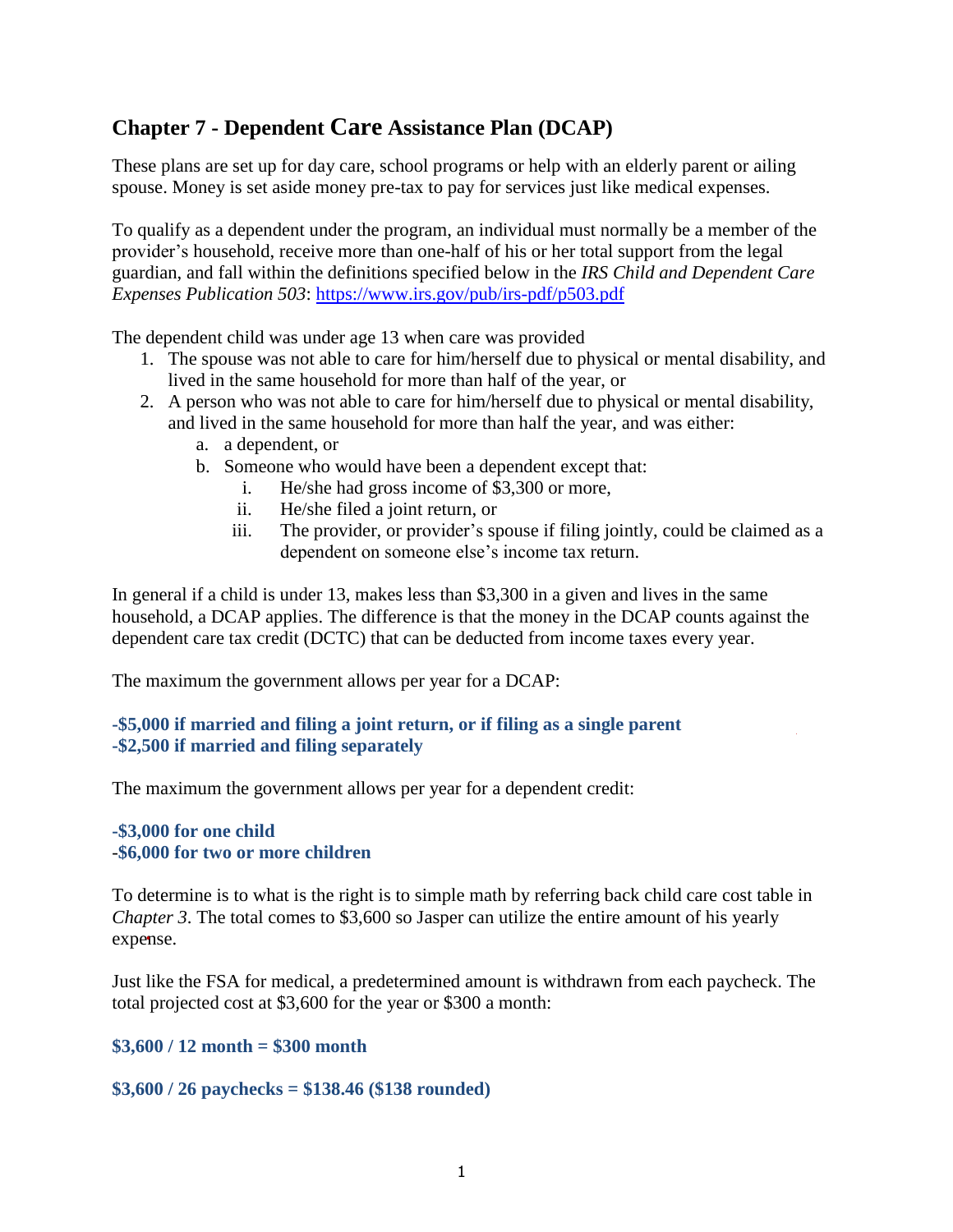## *DCAP calculation:*

*-First, the gross pay is multiplied by*  $3\% \rightarrow $3,077 \times 3\% = $92$ *-Second, the \$92 is subtracted from the \$3,077 → \$3,077 - \$92 = \$2,985 -Third, the gross pay is subtracted by \$28 (FSA)*  $\rightarrow$  *\$2,985 - \$28 = \$2,957 -Fourth, the gross pay is subtracted by \$138 (DCAP) → \$2,957 - \$138 = \$2,819 -Fifth, the \$2,819 is multiplied by the 25% tax rate*  $\rightarrow$  \$2,957 x .25 = \$705 *-Sixth, the \$705 is subtracted from \$2,819 → \$2,819 - \$705 = \$2,114*

The difference in the paycheck is \$103 less in take home pay (\$2,218 - \$2,114) and \$2,678 for the year. (\$223 monthly average)

## **26 paychecks x**  $$103 = $2,678 \rightarrow 2,678 / 12 = $223$

Being that the take home pay is lower by \$206 in 10 of the 12 budget months, the advantage is the \$276 deposited for the dependent care. (In two of the 12 months it will be \$414). As with the FSA, this puts additional money back into the budget due to the lower cost basis for child care.

| <b>New Scenario with FSA &amp; DCAP</b> |                |                          |         |  |
|-----------------------------------------|----------------|--------------------------|---------|--|
| <b>Bill Name</b>                        | <b>Project</b> | <b>Income / Expenses</b> |         |  |
| Child Care                              | \$300          | Sub Total                | \$4,228 |  |
| <b>Health Care</b>                      | \$60           | In FSA                   | \$56    |  |
|                                         |                | In DCAP                  | \$276   |  |
|                                         |                | New Deposit Total        | \$4,560 |  |
|                                         |                | Remain                   | \$4,478 |  |
|                                         |                | Gain/Loss                | \$82    |  |

| Scenario with FSA & DCAP in a bonus check month |                |                          |         |  |  |
|-------------------------------------------------|----------------|--------------------------|---------|--|--|
| <b>Bill Name</b>                                | <b>Project</b> | <b>Income</b> / Expenses |         |  |  |
| Child Care                                      | \$300          | Sub Total                | \$6,342 |  |  |
| <b>Health Care</b>                              | \$60           | In FSA                   | \$84    |  |  |
|                                                 |                | In DCAP                  | \$414   |  |  |
|                                                 |                | New Deposit Total        | \$6,840 |  |  |
|                                                 |                | Bonus to                 | \$2,114 |  |  |
|                                                 |                | Supplemental             |         |  |  |
|                                                 |                | New Deposit Total        | 4,726   |  |  |
|                                                 |                | Remain                   | \$4,478 |  |  |
|                                                 |                | Gain/Loss                | \$248   |  |  |

Here, the FSA is increased by \$28 and the DCAP by \$138 creating an additional \$166 for the month.

## **7.1 Varying Monthly Balances in the Dependent Care Assistance Account**

In calculating what each month's balance with DCAP as part of the plan it has five unique bill amounts depending on the month. This is no different than figuring out costs for other items previously calculated in *Chapter 3* when calculating the child care schedule. The reason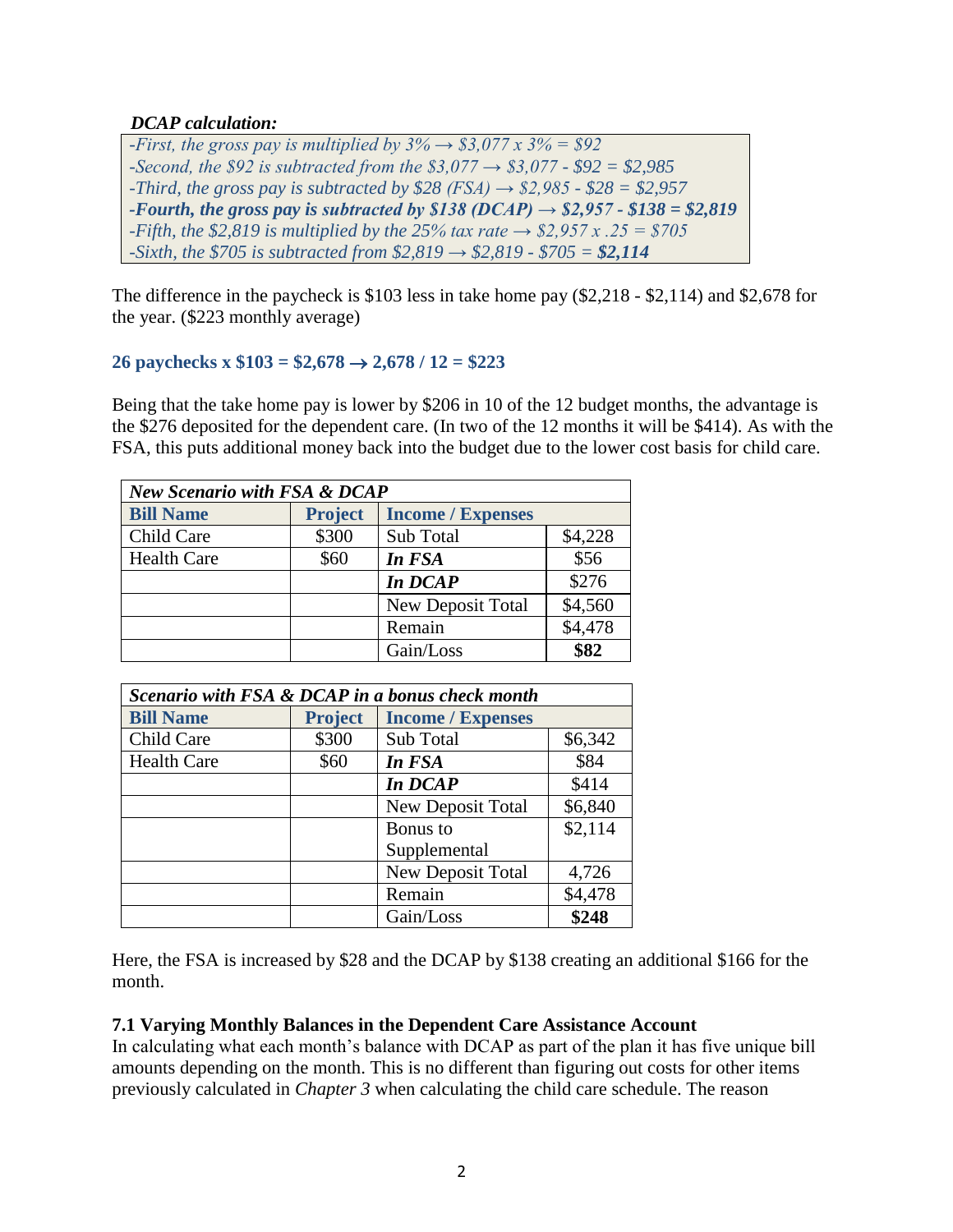calculations are performed is that the each monthly will vary slightly based a handful of bills having different cost structures.

In looking at the table below for January, the main factor is the child care is \$266.08 but only \$276 resides in the DCAP account meaning leaving \$9.92 remaining however, keeping in mind is that the \$276 is baked into the budget the difference is accounting for it. The key point to remember is that the budget is a fixed number of \$300 so as long as the DCAP contribution is less than child care cost in any given month then there will always be an exchange of money between the Supplemental account as well as the DCAP account.

| <b>Mth</b> | <b>Cost</b> | $Cost Less DCAP = Remain$  | <b>To</b>   | <b>From</b> | <b>DCAP Sub</b> | <b>To</b>   | <b>From</b> | <b>Added</b> | <b>Supp</b> |
|------------|-------------|----------------------------|-------------|-------------|-----------------|-------------|-------------|--------------|-------------|
|            |             |                            | <b>DCAP</b> | <b>DCAP</b> | <b>Total</b>    | <b>Supp</b> | <b>Supp</b> | Cash         | <b>Bal</b>  |
| Jan        |             |                            |             |             |                 |             |             |              | \$70.98     |
| Jan        | \$266.08    | $266.08 - $276 = $-9.92$   | \$9.92      |             | \$9.92          |             |             |              | \$70.98     |
| Feb        | \$340.08    | $\$340 - 276 = \$64$       |             | \$9.92      | \$0             |             | \$54.08     |              | \$16.90     |
| Mar        | \$303.08    | $$303.08 - 276 = $27.08$   |             |             | \$0             |             | \$16.9      | \$10.18      | \$0         |
| Apr        | \$340.08    | $$414 - $340.08$           | \$73.92     |             | \$73.92         |             |             |              | \$0         |
| May        | \$303.08    | $$303.08 - 276 = $27.08$   |             | 27.08       | \$46.84         |             |             |              | \$0         |
| Jun        | \$303.08    | $$303.08 - 276 = $27.08$   |             | 27.08       | \$19.76         |             |             |              | \$0         |
| Jul        | \$303.08    | $$303.08 - 276 = $27.08$   |             | \$18.96     | \$.80           |             |             |              | \$0         |
| Aug        | \$266.08    | $266.08 - $276 = $-9.92$   | \$9.92      |             | \$10.72         |             |             |              | \$0         |
| Sep        | \$266.08    | $266.08 - $276 = $-9.92$   | \$9.92      |             | \$20.64         |             |             |              | \$0         |
| Oct        | \$377.08    | $$377.08 - $276 = $101.08$ |             | \$20.64     |                 |             |             | \$80.44      | \$0         |
| Nov        | \$303.08    | $$414 - $303.08$           | \$110.92    |             | \$110.92        |             |             |              | \$0         |
| Dec        | \$229.08    | $229.08 - $276 = $46.92$   | \$46.92     |             | \$157.84        |             |             |              | \$0         |

*First year stipend for the account \$70.98 + 90.62 = \$161.6*

## *Two Important Items of Note*

-Unlike the health FSA, you may only receive reimbursement from your DCAP account equal to the amount you have actually deposited. Therefore, if for example you need \$300 but only have \$200 in your account, you will still owe \$100 but that will have to come out of your budget.

-Unused money inputted into the FSA will be forfeited if it is not spent within each plan year as we referred to as the "use it or lose it" rule from *Chapter 7* that covered the FSA.

| <b>New Scenario with FSA &amp; DCAP</b> |                |                          |         |  |
|-----------------------------------------|----------------|--------------------------|---------|--|
| <b>Bill Name</b>                        | <b>Project</b> | <b>Income / Expenses</b> |         |  |
| Child Care                              | \$300          | Sub Total                | \$4,228 |  |
| <b>Health Care</b>                      | \$60           | In FSA                   | \$56    |  |
|                                         |                | In DCAP                  | \$276   |  |
|                                         |                | New Deposit Total        | \$4,560 |  |
|                                         |                | Remain                   | \$4,478 |  |
|                                         |                | Gain/Loss                | \$82    |  |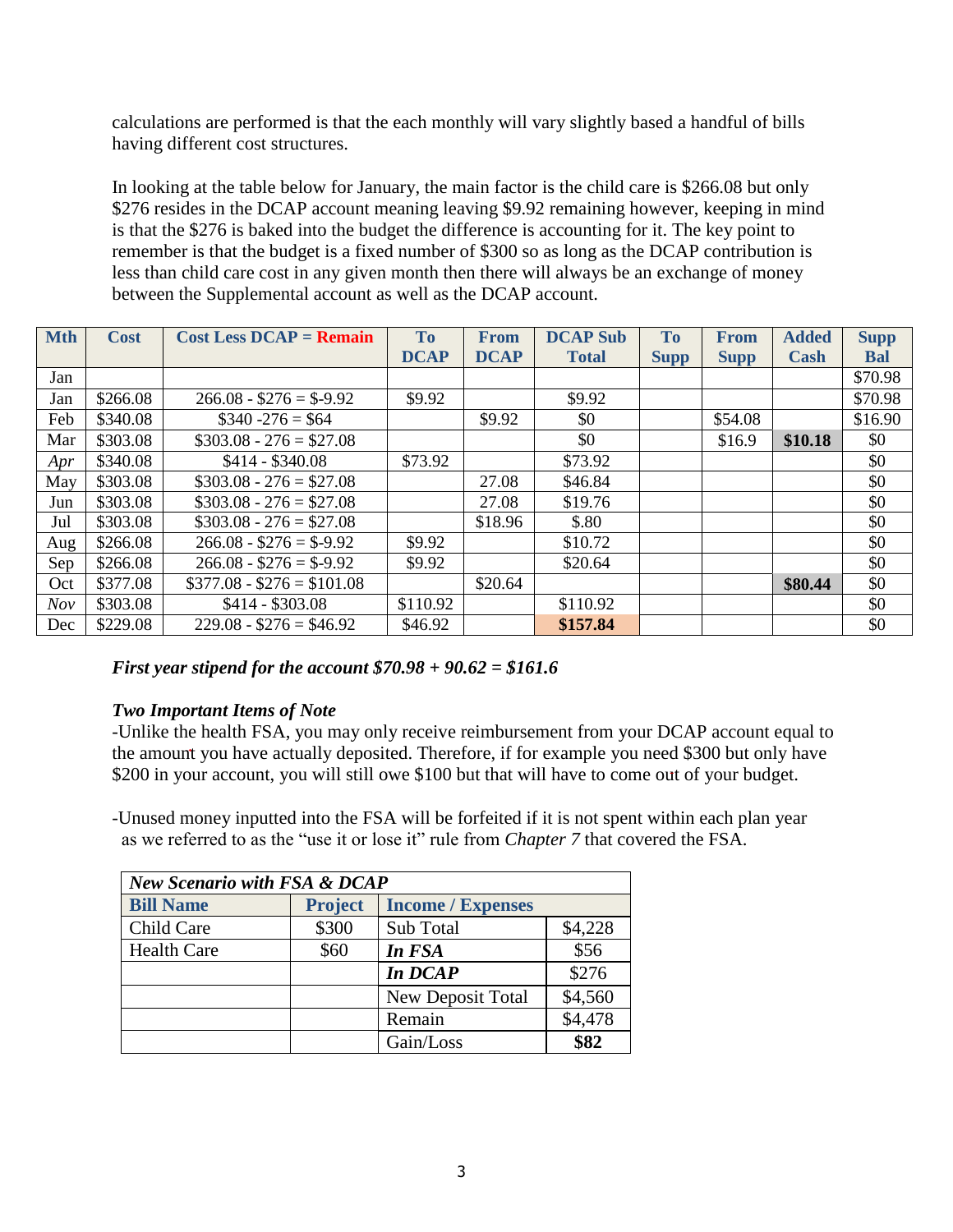| Scenario with FSA & DCAP in a bonus check month |                |                          |         |  |
|-------------------------------------------------|----------------|--------------------------|---------|--|
| <b>Bill Name</b>                                | <b>Project</b> | <b>Income / Expenses</b> |         |  |
| Child Care                                      | \$300          | Sub Total                | \$6,342 |  |
| <b>Health Care</b>                              | \$60           | In FSA                   | \$84    |  |
|                                                 |                | In DCAP                  | \$414   |  |
|                                                 |                | New Deposit Total        | \$6,840 |  |
|                                                 |                | Bonus to                 | \$2,114 |  |
|                                                 |                | Supplemental             |         |  |
|                                                 |                | <b>New Deposit Total</b> | 4,726   |  |
|                                                 |                | Remain                   | \$4,478 |  |
|                                                 |                | Gain/Loss                | \$248   |  |

## **7.2 The Benefits of Choosing a Dependent Car Assistance Account**

In most cases using the full value of the DCAP lowering taxable income is the path to take as long as you are above the 15% tax bracket. (Always check with your account) In other words, *the higher your earnings, the lower your tax credit.* It creates more cash flow and the money comes from each paycheck without having to deal with tax implications each year. Before we do that Jasper needs to run a new paycheck calculation.

## **'\$3,600 / 12 month = \$300 month**

## **Change the DCAP:**

## **\$3,600 - \$157 = 3,443 / 26 paychecks = \$132.42 (\$132 rounded)**

## *DCAP calculation:*

| -First, the gross pay is multiplied by $3\% \rightarrow $3,077 \times 3\% = $92$             |
|----------------------------------------------------------------------------------------------|
| -Second, the \$92 is subtracted from the \$3,077 $\rightarrow$ \$3,077 - \$92 = \$2,985      |
| -Third, the gross pay is subtracted by \$27 (FSA) $\rightarrow$ \$2,985 - \$28 = \$2,957     |
| -Fourth, the gross pay is subtracted by \$138 (DCAP) $\rightarrow$ \$2,957 - \$132 = \$2,825 |
| -Fifth, the \$2,819 is multiplied by the 25% tax rate $\rightarrow$ \$2,825 x .25 = \$706    |
| -Sixth, the \$705 is subtracted from \$2,819 $\rightarrow$ \$2,825 - \$706 = \$2,119         |
|                                                                                              |

| <b>New Scenario with FSA &amp; Updated DCAP</b> |                |                          |         |  |
|-------------------------------------------------|----------------|--------------------------|---------|--|
| <b>Bill Name</b>                                | <b>Project</b> | <b>Income / Expenses</b> |         |  |
| Child Care                                      | \$300          | Sub Total                | \$4,238 |  |
| <b>Health Care</b>                              | \$60           | In FSA                   | \$56    |  |
|                                                 |                | In DCAP                  | \$264   |  |
|                                                 |                | <b>New Deposit Total</b> | \$4,558 |  |
|                                                 |                | Remain                   | \$4,478 |  |
|                                                 |                | Gain/Loss                | \$80    |  |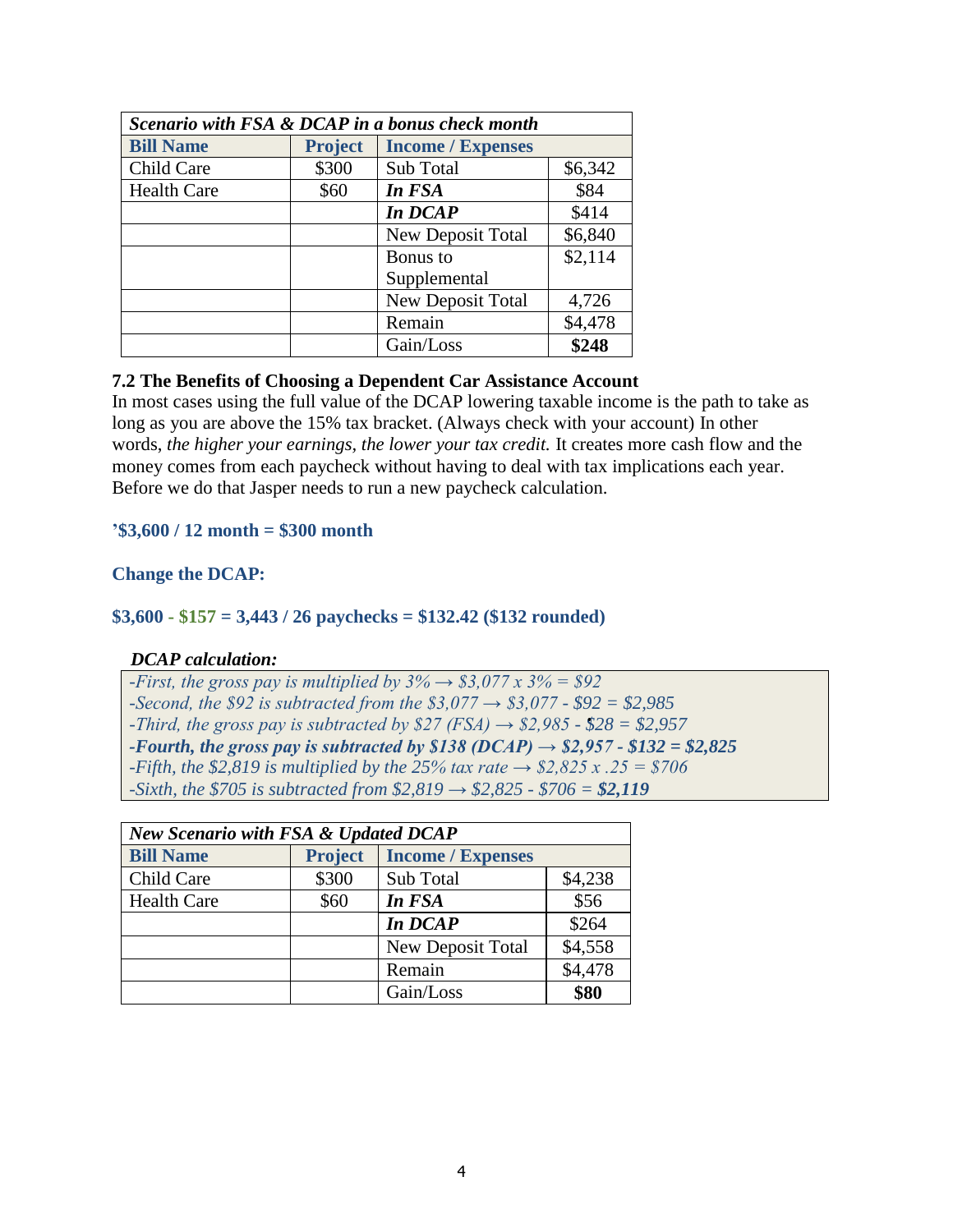| Scenario with FSA & Updated DCAP in a bonus check month |                |                          |         |  |
|---------------------------------------------------------|----------------|--------------------------|---------|--|
| <b>Bill Name</b>                                        | <b>Project</b> | <b>Income / Expenses</b> |         |  |
| Child Care                                              | \$300          | Sub Total                | \$6,357 |  |
| <b>Health Care</b>                                      | \$60           | In FSA                   | \$84    |  |
|                                                         |                | In DCAP                  | \$396   |  |
|                                                         |                | New Deposit Total        | \$6,837 |  |
|                                                         |                | Bonus to                 | \$2,119 |  |
|                                                         |                | Supplemental             |         |  |
|                                                         |                | New Deposit Total        | 4,718   |  |
|                                                         |                | Remain                   | \$4,478 |  |
|                                                         |                | Gain/Loss                | \$240   |  |

After accounting for the FSA and the DCAP, the base budget will change reflecting:

**-The "In FSA" and "In DCAP" are added to the Income and Expenses section**

**-The amount of take home pay is reduced; however . . .** 

**-Leftovers increases by \$80 from \$703 to \$783 in 10 of 12 months**

**-Leftovers increases by \$248 from \$703 to \$951 in two of 12 months**

*See the updated table in the next page below:*